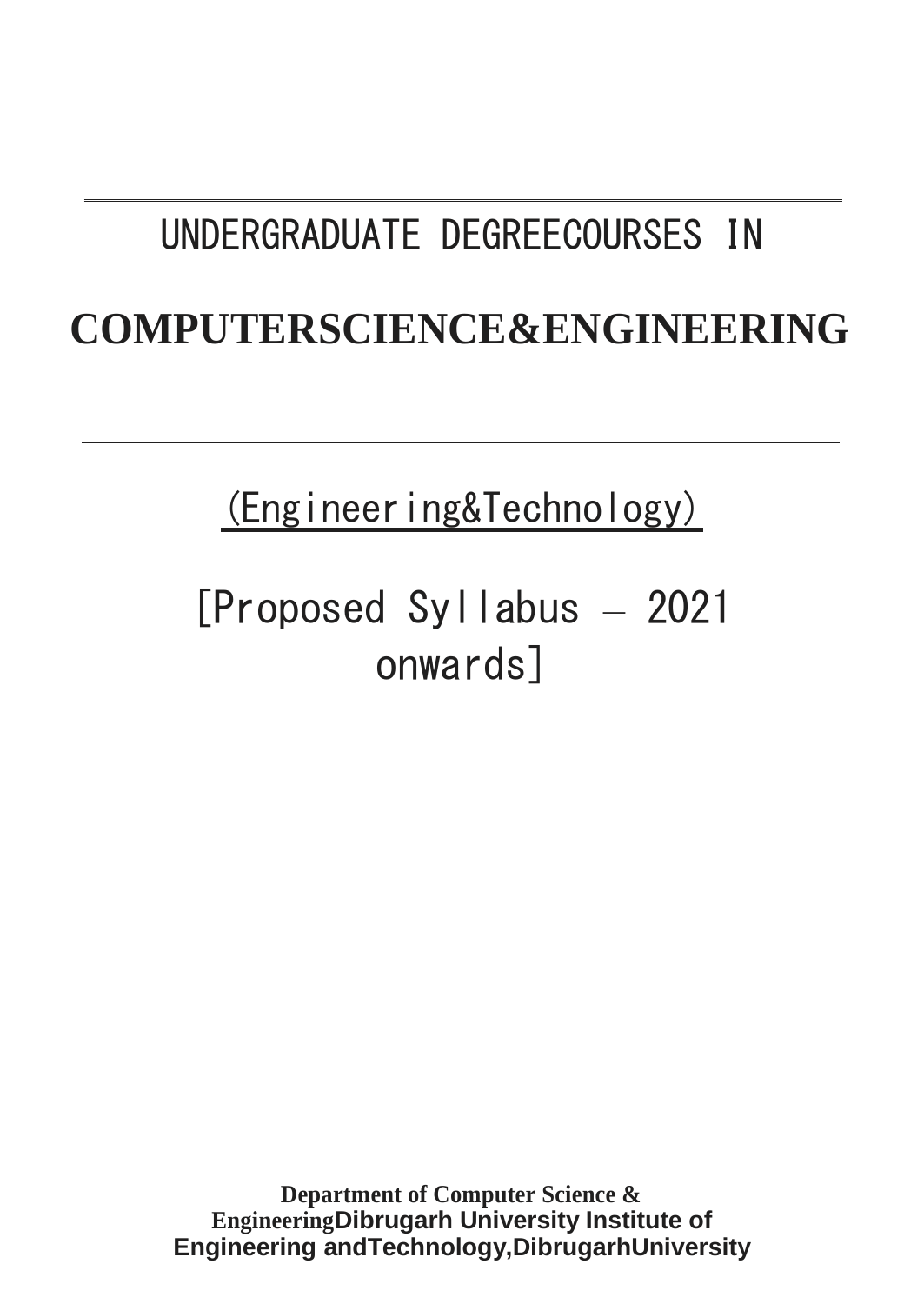**Dibrugarh, Assam-786004India**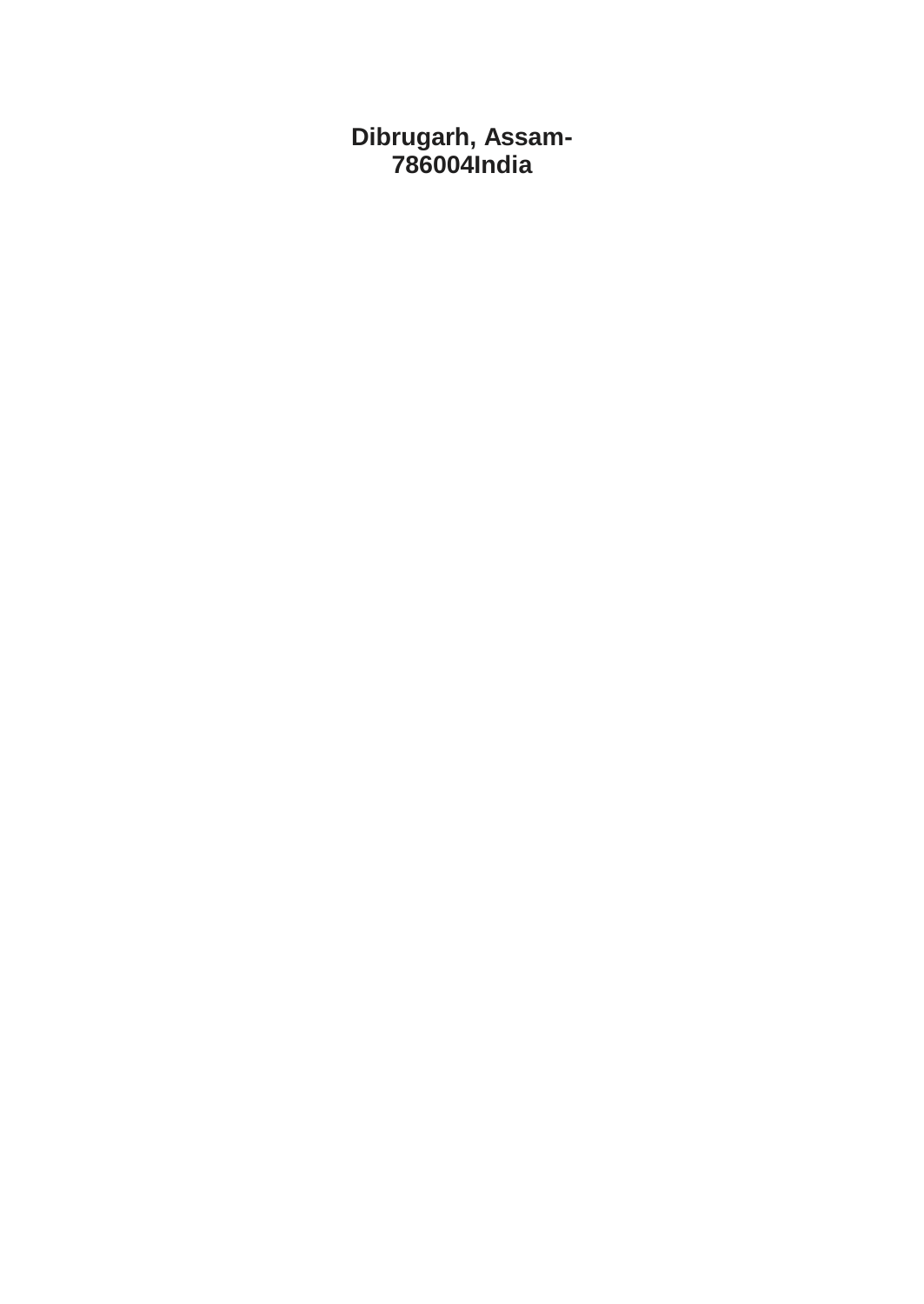## **All India Council for Technical EducationModel curriculumfor Undergraduate Degree Courses in Engineering &**

# **TechnologyCOMPUTERSCIENCE ANDENGINEERING**

## **CONTENTS**

| Sl.                     | <b>Chapter</b>    | <b>Title</b>                                           | Page |
|-------------------------|-------------------|--------------------------------------------------------|------|
| No.                     |                   |                                                        | No.  |
| $\mathbf{1}$            | 1                 | General, CourseStructure, Theme&SemesterwiseCreditDist |      |
|                         |                   | ribution                                               |      |
| $\overline{2}$          | $\overline{2}$    | Detailed4-YEARCurriculumContents                       |      |
|                         | (i)               | <b>ProfessionalCoreCourses</b>                         |      |
|                         |                   | CSE-301:ProgrammingLanguage                            |      |
|                         |                   | CSE-302:DataStructure&Algorithms                       |      |
|                         |                   | CSE-313:Softwaretools                                  |      |
|                         |                   | CSE-304:ComputerOrganization&Architecture              |      |
|                         |                   | CSE-401:DiscreteMathematics                            |      |
|                         |                   | CSE-402:OperatingSystems                               |      |
|                         |                   | CSE-403:ObjectOrientedProgramming                      |      |
|                         |                   | CSE-404:DatabaseManagementSystems                      |      |
|                         |                   | CSE-501:DesignandAnalysisofAlgorithms                  |      |
|                         |                   | CSE-502:ComputerNetworks-I                             |      |
|                         |                   | CSE-503:FormalLanguage&AutomataTheory                  |      |
|                         |                   | CSE-601:CompilerDesign                                 |      |
|                         |                   | CSE-602:ComputerNetworks-II                            |      |
|                         | (ii)              | <b>ProfessionalElectiveCourses</b>                     |      |
|                         |                   | AdditionalCoursesforB.Tech(Hons.)                      |      |
|                         | <b>Appendix-A</b> | <b>AGuidetoInduction Program</b>                       |      |
|                         |                   | Commoncourses(Physics,                                 |      |
|                         |                   | Chemistry, Biology&Mathematics)                        |      |
|                         | <b>InVolumeII</b> | MC:ModelCurriculumforMandatoryNon-creditcourses        |      |
| $\overline{\mathbf{3}}$ | <b>InVolumeII</b> | HSMC:ModelCurriculumforcoursesinHumanitiesandSoc       |      |
|                         | <b>InVolumeII</b> | ialSciences includingManagement                        |      |
| $\overline{\mathbf{4}}$ |                   | Virtual Laboratoriesforvariousdisciplines              |      |
|                         |                   |                                                        |      |
| 5                       | <b>InVolumeII</b> |                                                        |      |
| 6                       |                   |                                                        |      |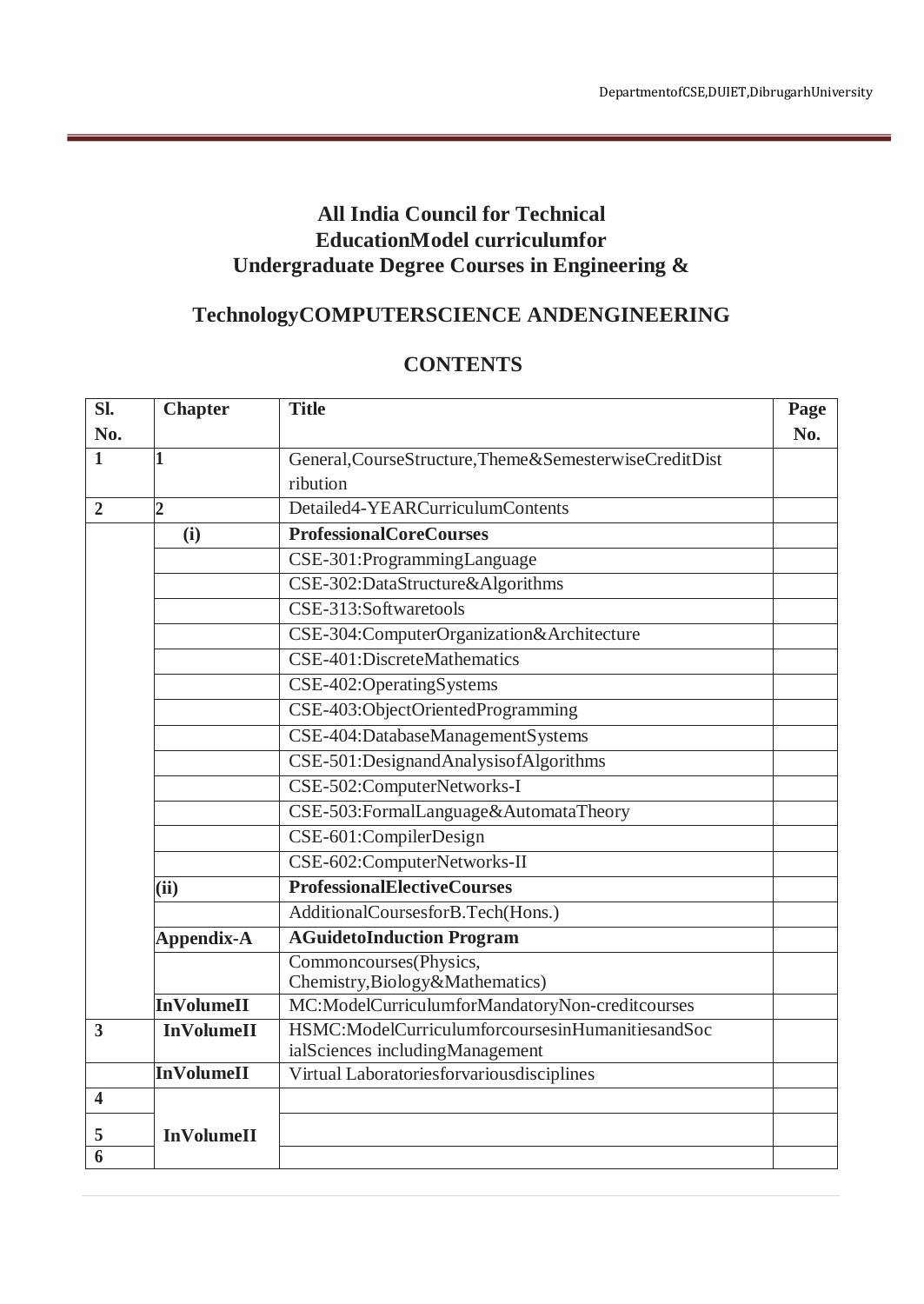## **AllIndiaCouncilforTechnicalEducation Model curriculum forUndergraduateDegreeCoursesinEngineering&Technology**

## **COMPUTERSCIENCEANDENGINEERING**

#### **Chapter-1 General, Course structure & Theme& Semester-wisecreditdistribution**

#### **A. DefinitionofCredit**:

| $1Hr.$ Lecture(L) perweek  | 1 credit  |
|----------------------------|-----------|
| [1Hr.Tutorial(T)perweek]   | 1 credit  |
| 1 Hr. Practical(P) perweek | 0.5credit |
| 2 HoursPractical(Lab)/week | 1credit   |

**B. Range of credits-**A student will be eligible to get Graduate degree in Engineering, if he/shecompletes 162 credits. A student will be eligible to get Under Graduate degree with Honours, ifhe/shecompletes anadditional 20credits. Thesecouldbeacquired throughMOOCs.

#### **C. StructureofUndergraduateEngineeringprogram:**

| S.             |                                                                                                   | Credit                  |
|----------------|---------------------------------------------------------------------------------------------------|-------------------------|
| No.            | Category                                                                                          | <b>BreakupforCSEstu</b> |
|                |                                                                                                   | dents                   |
| 1              | HumanitiesandSocialSciencesincludingManagementcourses                                             | 12                      |
| $\overline{2}$ | <b>BasicSciencecourses</b>                                                                        | 22                      |
| 3              | EngineeringSciencecoursesincludingworkshop,drawing,basicsofel<br>ectrical/mechanical/computeretc. | 24                      |
| 4              | Professionalcorecourses                                                                           | 58                      |
| 5              | ProfessionalElectivecoursesrelevant<br>tochosenspecialization/branch                              | 18                      |
| 6              | Opensubjects -<br>Electivesfromothertechnicaland/oremergingsubjects                               | 12                      |
| 7              | Projectwork, seminar and internship in industryorelsewhere                                        | 20                      |
| 8              | MandatoryCourses<br>[EnvironmentalSciences,InductionProgram,IndianConstitution]                   | (non-credit)            |
|                | Total                                                                                             | 166                     |

*\*Minorvariationisallowedasperneedoftherespectivedisciplines.*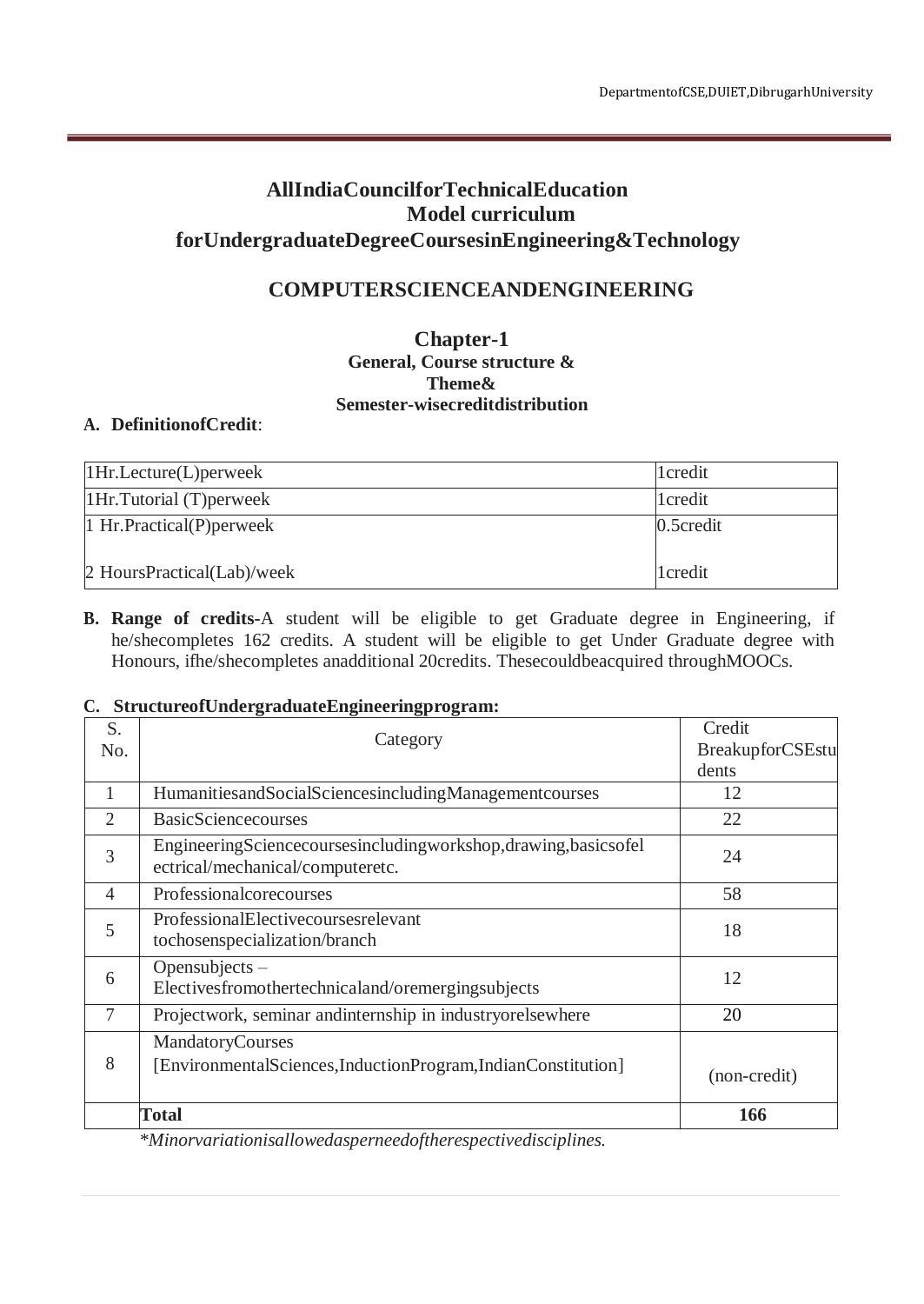|                                     | Lecture | <b>Tutorial</b> | <b>Laboratory/Practical</b> | <b>Totalcredits</b> |
|-------------------------------------|---------|-----------------|-----------------------------|---------------------|
| Chemistry-I                         |         |                 |                             | 5.5                 |
| Physics                             |         |                 |                             | 5.5                 |
| Maths-1                             |         |                 |                             | Λ                   |
| Maths-2                             |         |                 |                             |                     |
| Programming<br>forProblemsolvin     |         |                 |                             |                     |
| g                                   |         |                 |                             |                     |
| English                             |         |                 |                             | 3                   |
| EngineeringGraphi<br>cs&Design      |         |                 | 4                           |                     |
| Workshop/<br>Practical              |         |                 |                             |                     |
| <b>Basic</b><br>Electrical<br>Engg. |         |                 |                             |                     |
| *Maths-3                            |         |                 |                             | Δ                   |

## **D. CreditdistributionintheFirstyearofUndergraduateEngineeringprogram:**

*\*Thesecourses maybeofferedpreferablyin thelater semesters*

### **E. Coursecodeand definition:**

| Coursecode       | <b>Definitions</b>                                    |
|------------------|-------------------------------------------------------|
| <b>BSC</b>       | <b>BasicScienceCourses</b>                            |
| <b>ESC</b>       | EngineeringScienceCourses                             |
| <b>HSMC</b>      | HumanitiesandSocialSciencesincludingManagementcourses |
| <b>CSE</b>       | Professionalcorecourses                               |
| <b>CSE-ELV</b>   | ProfessionalElectivecourses                           |
| <b>CSE-O-ELV</b> | OpenElectivecourses                                   |
| <b>MC</b>        | Mandatorycourses                                      |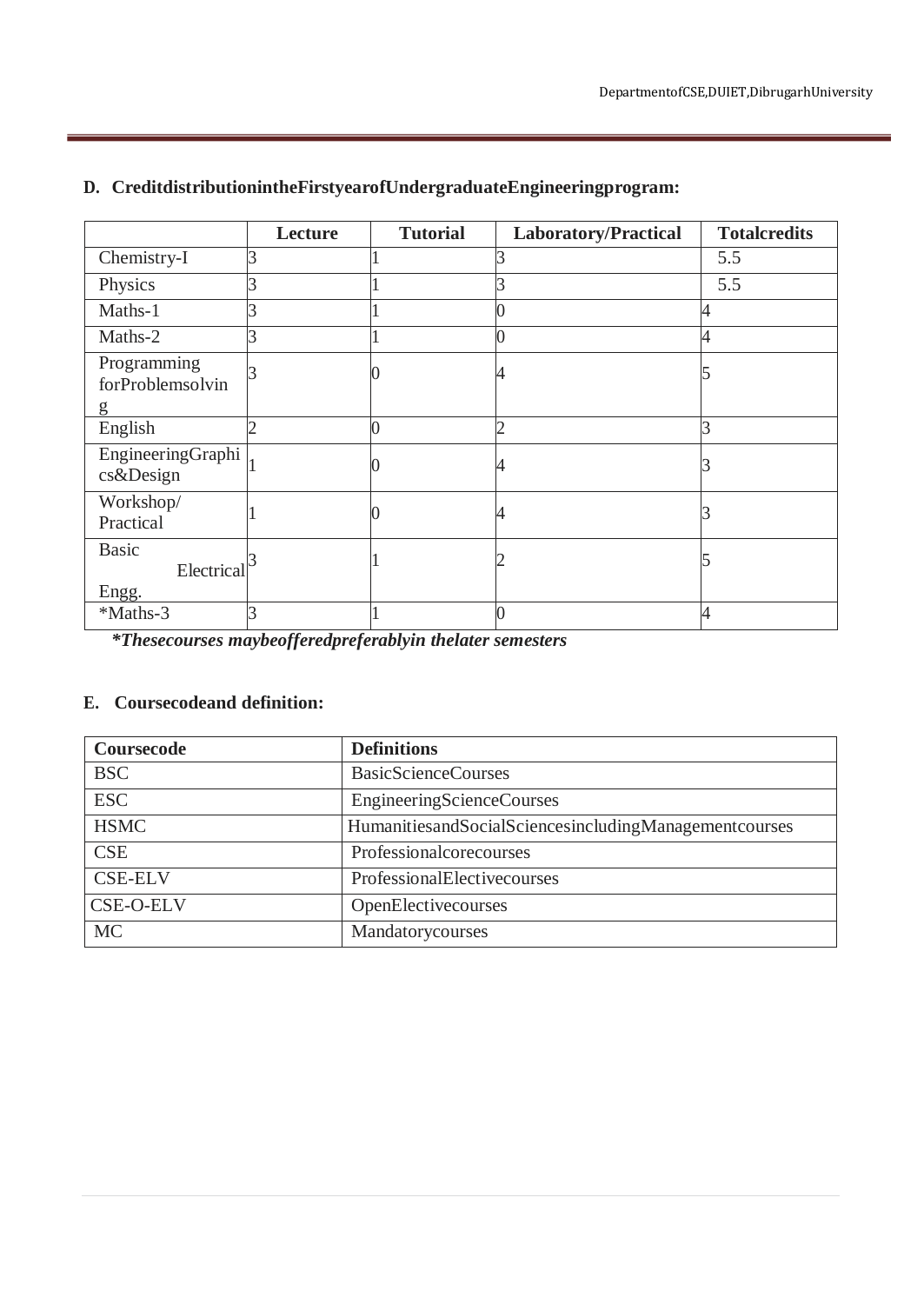| Sl.No          | CodeNo.              | <b>CourseTitle</b>  |         | Hoursperweek |           |                | <b>Semester</b><br><b>Credits</b> |
|----------------|----------------------|---------------------|---------|--------------|-----------|----------------|-----------------------------------|
|                |                      |                     | Lecture | Tutorial     | Practical |                |                                   |
|                | <b>HSMC101</b>       | English             |         |              |           | 3              |                                   |
| $\overline{2}$ | <b>HSMC201</b>       | ManagerialEconomics | 3       |              |           | 3              | $\overline{4}$                    |
| 3              |                      | HSMC302 Management  |         |              |           | 4              | $\overline{5}$                    |
|                |                      | and                 |         |              |           |                |                                   |
|                |                      | Accountancy         |         |              |           |                |                                   |
| 4              | HSMC222 Technical    | English             |         |              |           | $\mathfrak{D}$ | $\overline{4}$                    |
|                |                      | forEngineers        |         |              |           |                |                                   |
|                | <b>TotalCredits:</b> |                     |         |              |           |                |                                   |

#### **HUMANITIESANDSOCIALSCIENCESINCLUDINGMANAGEMENTCOURSES**

## **BASICSCIENCECOURSE [BSC]**

| Sl.No                | CodeNo.       | <b>CourseTitle</b>                                                  |                | Hoursperweek |                | <b>Total</b><br><b>Credits</b> | <b>Semester</b> |
|----------------------|---------------|---------------------------------------------------------------------|----------------|--------------|----------------|--------------------------------|-----------------|
|                      |               |                                                                     | Lecture        | Tutorial     | Practical      |                                |                 |
| 1                    | <b>BSC101</b> | Physics<br>(Semi-<br>conductorPhysic<br>s)                          | 3              |              | 3              | 5.5                            | $\mathbf{1}$    |
| $\overline{2}$       | <b>BSC201</b> | Mathematics-II<br>(ProbabilityandStatistics)                        | 3              |              | $\overline{0}$ | $\overline{4}$                 | $\overline{2}$  |
| $\overline{3}$       | <b>BSC102</b> | Mathematics-<br>I(Calculus and<br>LinearAlgebra)                    | 3              |              | $\overline{0}$ | $\overline{4}$                 | $\mathbf{1}$    |
| $\overline{4}$       | <b>BSC202</b> | Chemistry-I                                                         | 3              |              | 3              | 5.5                            | $\overline{2}$  |
| 5                    | <b>BSC301</b> | Mathematics-<br><b>III</b> (DifferentialCalcul<br>$\overline{u}$ s) | $\overline{2}$ | $\theta$     | $\theta$       | $\overline{2}$                 | $\overline{3}$  |
| <b>TotalCredits:</b> |               |                                                                     |                |              |                | 21                             |                 |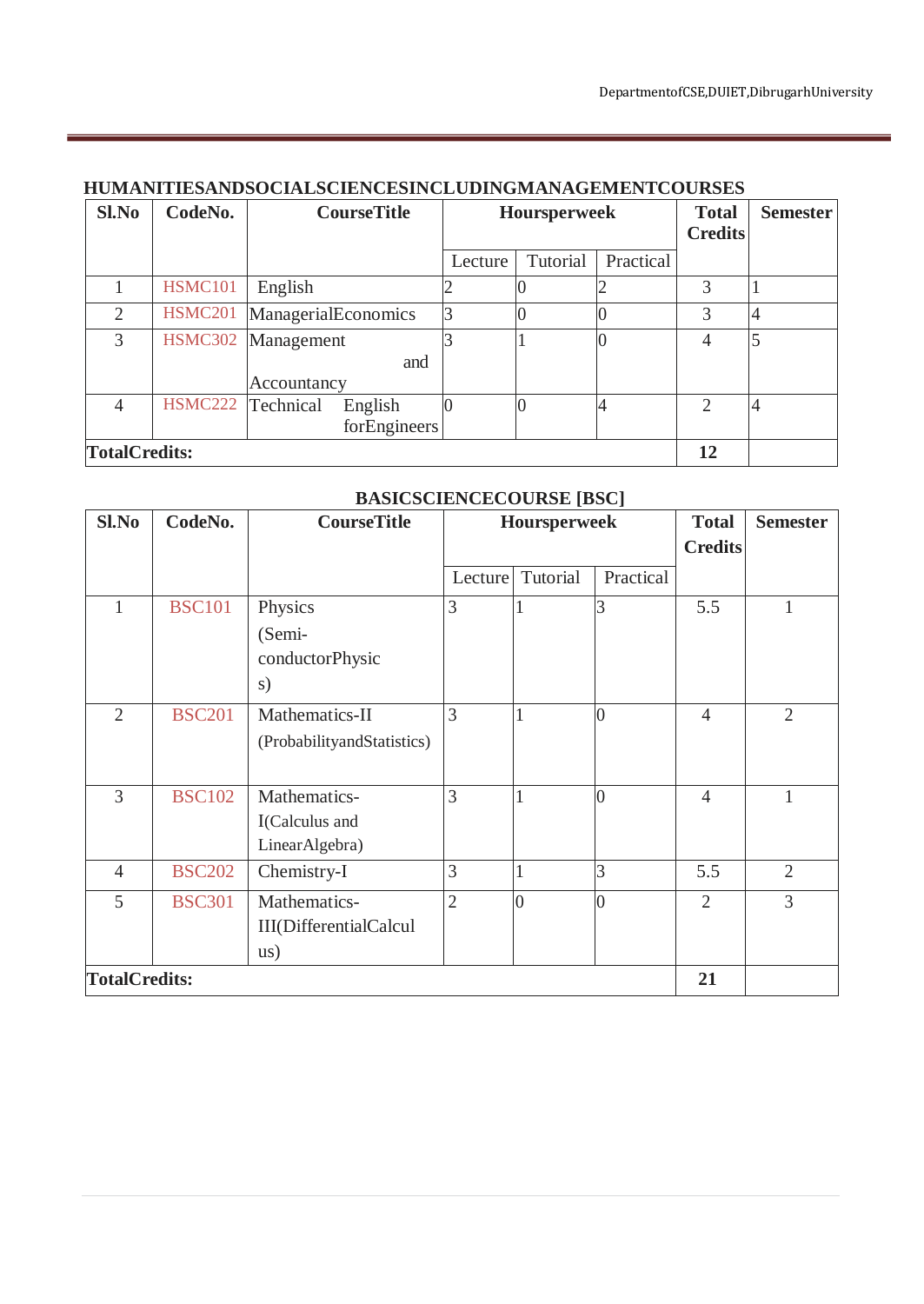|                      |               | ENGINEERINGSCIENCE COURSE [ESC]           |         |                     |                                |                 |   |
|----------------------|---------------|-------------------------------------------|---------|---------------------|--------------------------------|-----------------|---|
| Sl.No                | CodeNo.       | <b>CourseTitle</b>                        |         | <b>Hoursperweek</b> | <b>Total</b><br><b>Credits</b> | <b>Semester</b> |   |
|                      |               |                                           | Lecture | Tutorial            | Practical                      |                 |   |
|                      | <b>ESC101</b> | <b>Basic</b><br>ElectricalEngin<br>eering |         |                     |                                |                 |   |
| $\mathcal{D}$        | <b>ESC102</b> | <b>Engineering Graphics</b><br>&Design    |         | 0                   |                                |                 |   |
| 3                    | <b>ESC201</b> | Programming for<br>ProblemSolving         |         | 0                   |                                |                 |   |
|                      | <b>ESC202</b> | Workshop/Manufacturing<br>Practices       |         | $\overline{0}$      |                                |                 |   |
|                      | <b>ESC302</b> | DigitalElectronics                        |         | $\overline{0}$      |                                |                 |   |
| 6                    | <b>ESC501</b> | SignalsandSystems                         |         | 0                   |                                |                 | 5 |
| <b>TotalCredits:</b> |               |                                           |         |                     |                                | 24              |   |

## **ENGINEERINGSCIENCE COURSE [ESC]**

# **PROFESSIONALCORECOURSES[PCC]**

| Sl. No         |                | <b>CodeNo. CourseTitle</b>                    | <b>Hours perweek</b> |                | <b>Total</b><br><b>Credits</b> | <b>Semester</b> |                |
|----------------|----------------|-----------------------------------------------|----------------------|----------------|--------------------------------|-----------------|----------------|
|                |                |                                               | Lect<br>ure          | Tutorial       | Practical                      |                 |                |
| $\overline{1}$ | <b>CSE-301</b> | ProgrammingLanguage                           | $\overline{2}$       | 0              | 4                              | 4               | 3              |
| $\overline{2}$ | <b>CSE-302</b> | Structure<br>Data<br>&Algorithms              | 3                    |                | $\overline{4}$                 | 5               | 3              |
| $\overline{3}$ | <b>CSE-313</b> | Softwaretools                                 | $\overline{0}$       | $\overline{0}$ | 6                              | 3               | 3              |
| 4              | <b>CSE-304</b> | Computer<br>OrganizationandArchit<br>ecture   | 3                    | $\overline{0}$ | $\overline{4}$                 | 5               | 3              |
| 5              | <b>CSE-401</b> | DiscreteMathematics                           | 3                    | 1              | $\overline{0}$                 | $\overline{4}$  | $\overline{4}$ |
| $\overline{6}$ | <b>CSE-402</b> | OperatingSystems                              | 3                    | 0              | 4                              | 5               | 4              |
| 7              | <b>CSE-403</b> | Object<br>Oriented<br>Programming             | $\overline{2}$       |                | 4                              | 4               | 4              |
| $\overline{8}$ | <b>CSE-404</b> | Database<br>ManagementSystems                 | 3                    |                | 4                              | 5               | $\overline{4}$ |
| $\overline{9}$ | CSE-501        | of<br>Design<br>Analysis<br>and<br>Algorithms | $\overline{3}$       | $\Omega$       | $\overline{4}$                 | 5               | 5              |
| 10             | <b>CSE-502</b> | ComputerNetwork-I                             | 3                    | $\Omega$       | $\overline{4}$                 | 5               | 5              |
| 11             | CSE-<br>503    | Formal Language, Automats<br>andCompiler      | 3                    |                | $\overline{0}$                 | 3               | 5              |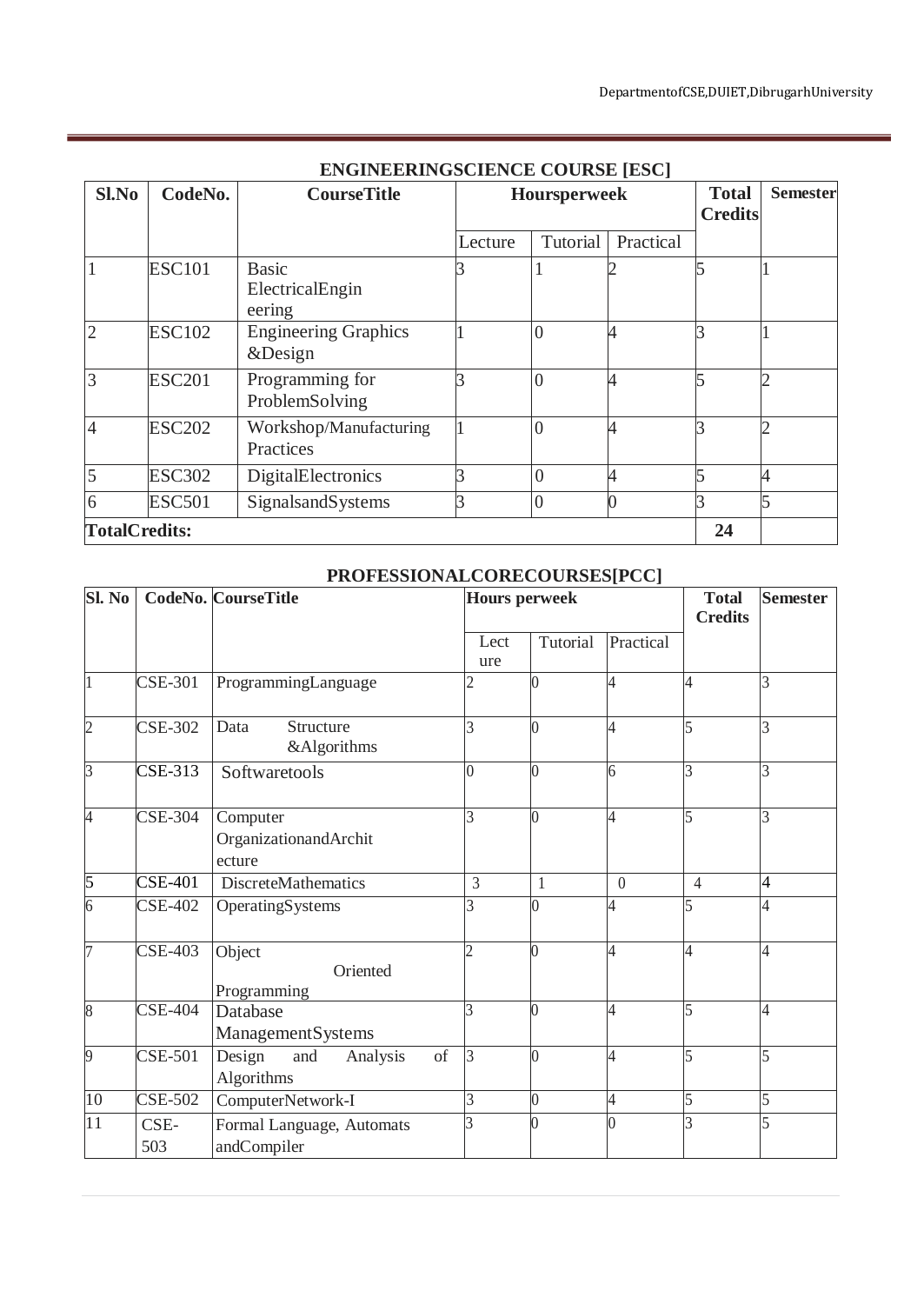### DepartmentofCSE,DUIET,DibrugarhUniversity

|  | $\sim$ $\sim$ $\sim$<br>COL. | $^{\bullet}$<br>$\alpha$ mnulor $\blacksquare$<br>ilerDesign |  |  |  |
|--|------------------------------|--------------------------------------------------------------|--|--|--|
|  | 601                          |                                                              |  |  |  |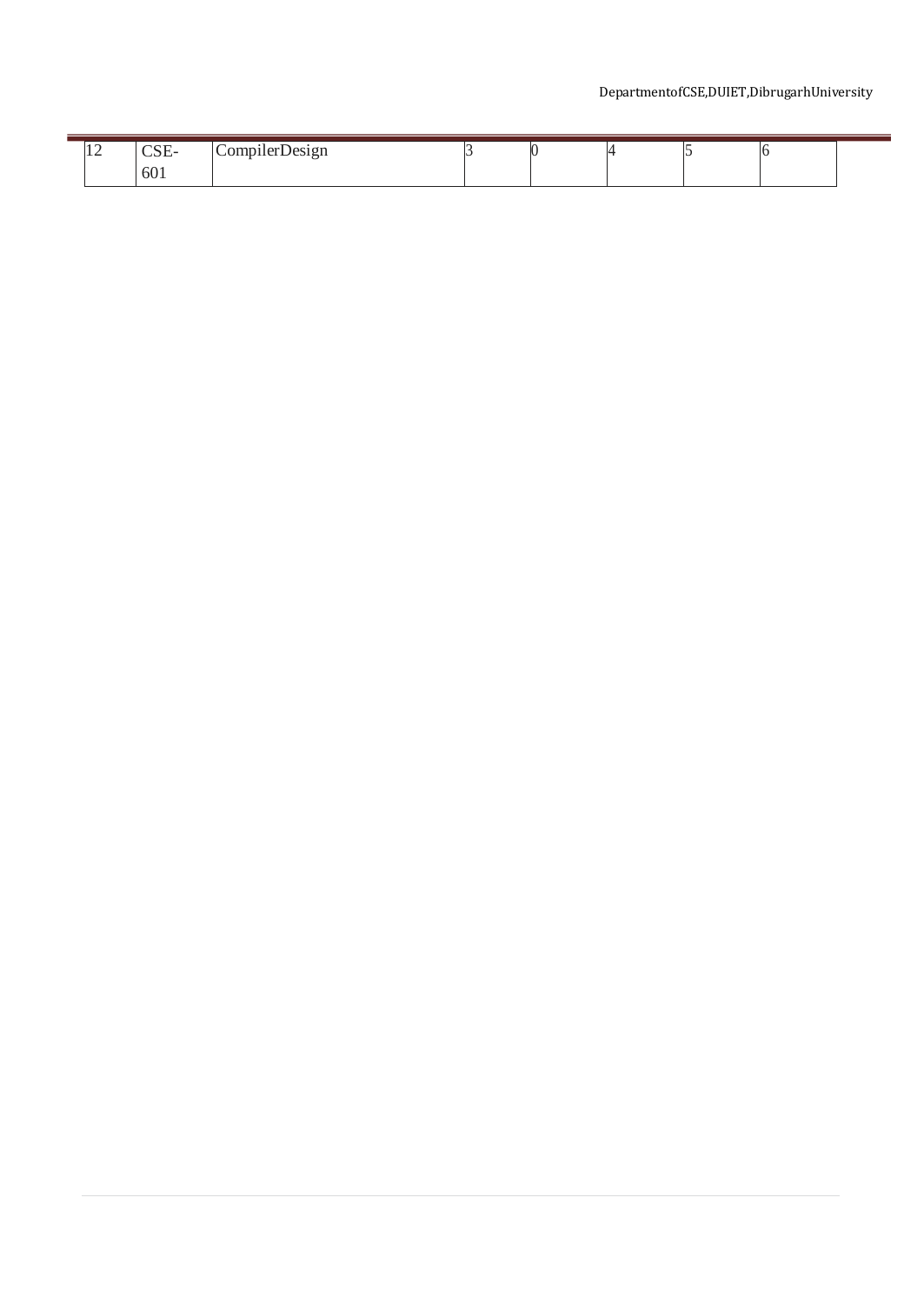| … | CSE-<br>602         | ComputerNetworks-II |  |  |  |  |  |
|---|---------------------|---------------------|--|--|--|--|--|
|   | <b>TotalCredits</b> |                     |  |  |  |  |  |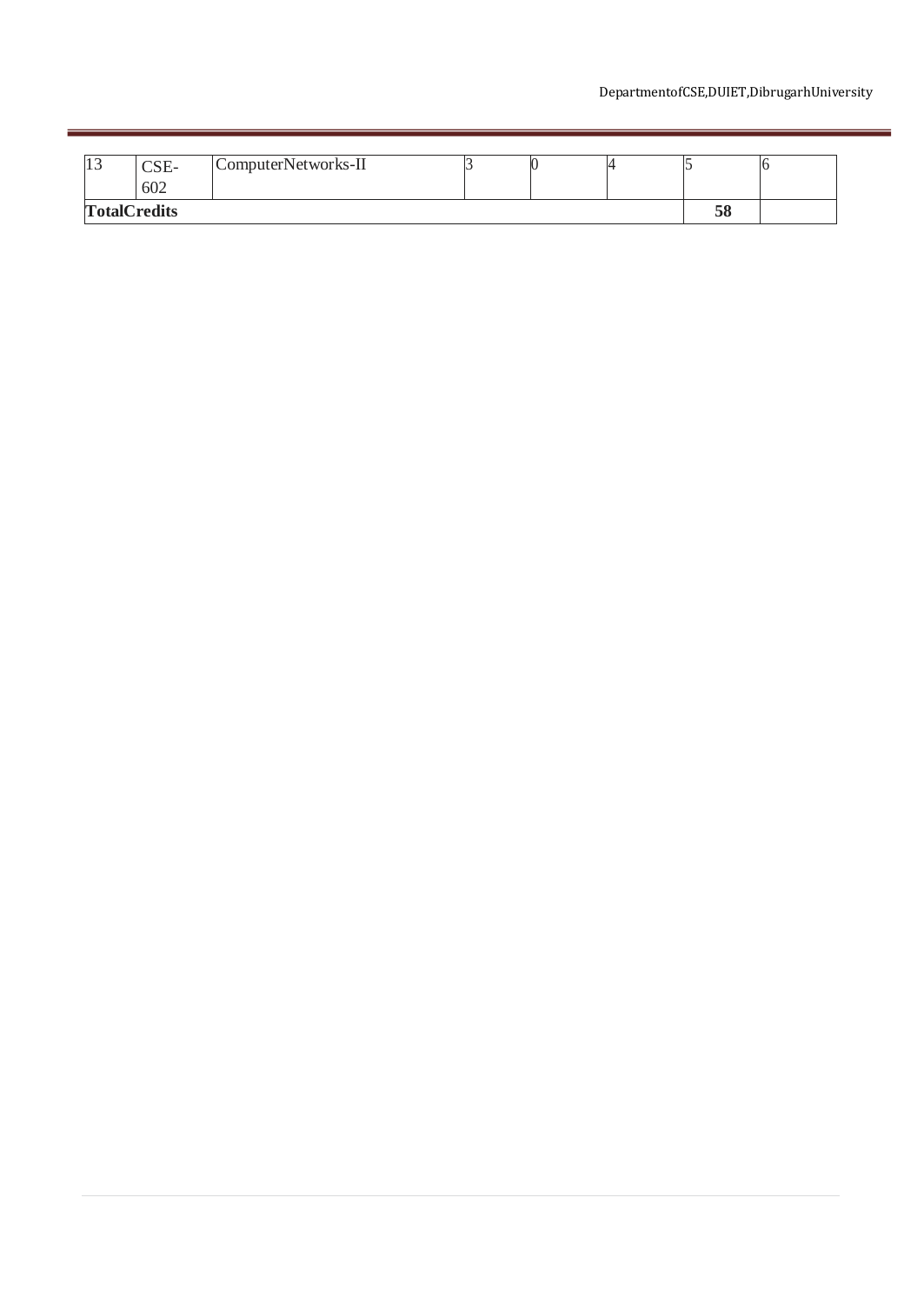| $Sl$ . No           | CodeNo.                  | <b>CourseTitle</b> | <b>Hoursperweek</b> |          |                  | <b>Total</b><br><b>Credits</b> | <b>Semester</b> |
|---------------------|--------------------------|--------------------|---------------------|----------|------------------|--------------------------------|-----------------|
|                     |                          |                    | Lecture             | Tutorial | Practical        |                                |                 |
|                     | CSE-ELV-501 Elective- I  |                    | 3                   |          | $\left( \right)$ | 3                              | 5               |
| $\overline{2}$      | CSE-ELV-601 Elective-II  |                    | 3                   |          | 0                | 3                              | 6               |
| $\overline{3}$      | CSE-ELV-602 Elective-III |                    | 3                   | $\Omega$ | $\theta$         | 3                              | 6               |
| $\overline{4}$      | CSE-ELV-701 Elective-IV  |                    | 3                   |          | $\theta$         | 3                              | 7               |
| $\overline{5}$      | CSE-ELV-702 Elective-V   |                    | 3                   |          | 0                | 3                              | $\tau$          |
| 6                   | CSE-ELV-801 Elective-VI  |                    | 3                   |          | 0                | 3                              | 8               |
| <b>TotalCredits</b> |                          |                    |                     |          |                  |                                |                 |

## **PROFESSIONALELECTIVE[PEC]**

## **OPENELECTIVECOURSES[OEC]**

| Sl.No                | CodeNo.           | <b>CourseTitle</b> | <b>Hoursperweek</b> |                | <b>Total</b><br><b>Credits</b> | <b>Semester</b> |   |
|----------------------|-------------------|--------------------|---------------------|----------------|--------------------------------|-----------------|---|
|                      |                   |                    | Lecture             | Tutorial       | Practical                      |                 |   |
|                      | CSE-O-ELV-<br>601 | OpenElective-I     | 3                   | $\theta$       |                                |                 |   |
| $\overline{2}$       | CSE-O-ELV-<br>701 | Open-Elective-II   | 3                   |                |                                |                 |   |
| 3                    | CSE-O-ELV-<br>801 | Open-Elective-III  | 3                   | $\theta$       | $\left($                       |                 | 8 |
| 4                    | CSE-O-ELV-<br>802 | Open-Elective-IV   | 3                   | $\overline{0}$ | $\overline{0}$                 |                 |   |
| <b>TotalCredits:</b> |                   |                    |                     |                |                                | 12              |   |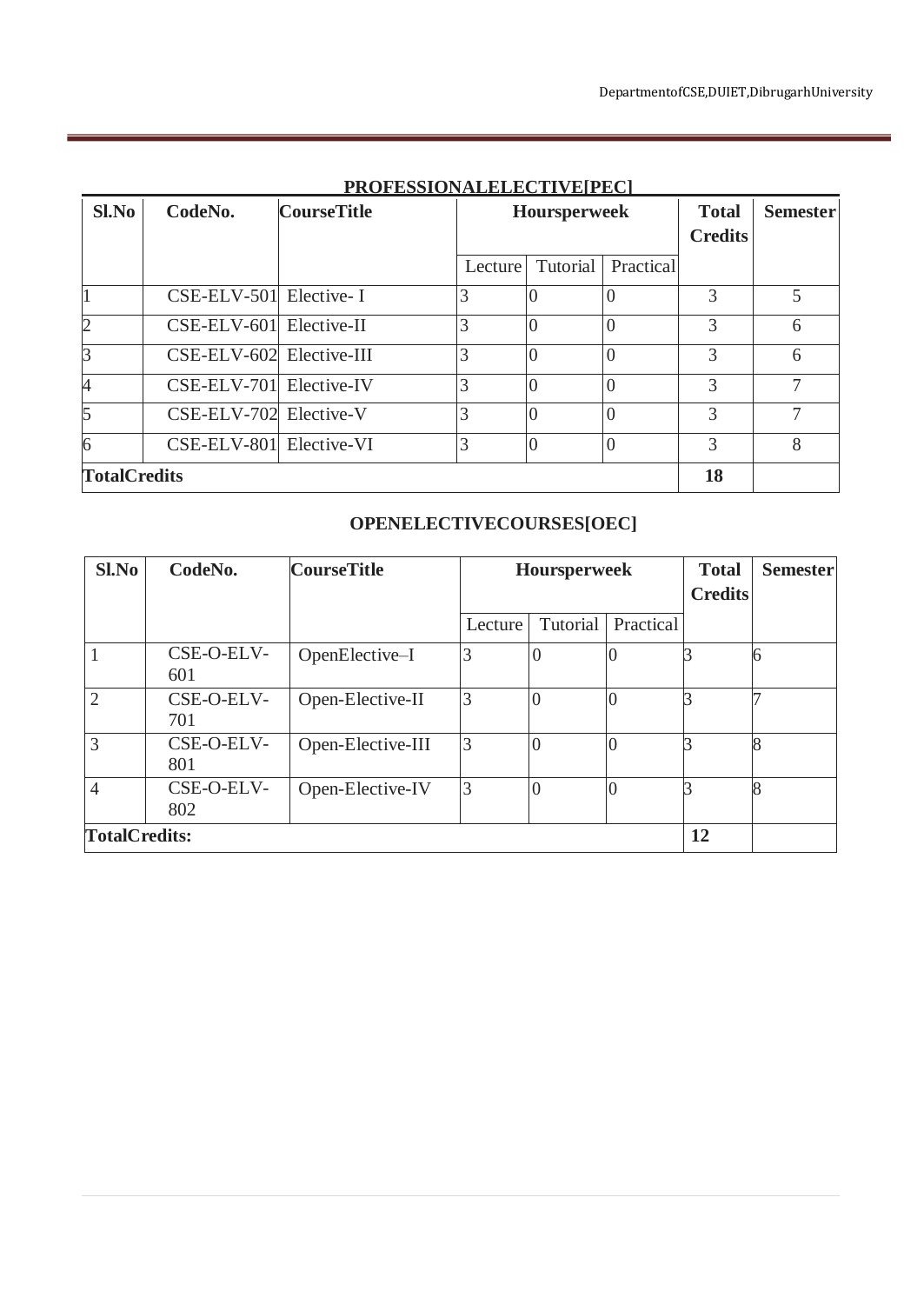### **4 year Curriculum structureUndergraduateDegreeinEngineering&Techn ology**

#### **Branch / course: Computer Science and EngineeringTotalcredits(4yearcourse ):162**

# **I. InductionProgram(PleasereferAppendix-Aforguidelines)**

| <b>Induction</b><br>program(mand<br>atory)                                     | <b>3weeksduration</b><br>(Please refer Appendix-<br>Aforguidelines&alsodetailsavailablein thecurriculum of<br>Mandatorycourses)                                                                                                                                                                    |
|--------------------------------------------------------------------------------|----------------------------------------------------------------------------------------------------------------------------------------------------------------------------------------------------------------------------------------------------------------------------------------------------|
| Inductionprogramforstudentstobeoff<br>eredrightatthestart of the<br>firstyear. | Physicalactivity<br>$\bullet$<br><b>Creative Arts</b><br>$\bullet$<br>UniversalHumanValues<br>Literary<br>$\bullet$<br>ProficiencyModules<br>$\bullet$<br>LecturesbyEminentPeople<br>$\bullet$<br><b>VisitstolocalAreas</b><br>$\bullet$<br>FamiliarizationtoDept./Branch&Innovations<br>$\bullet$ |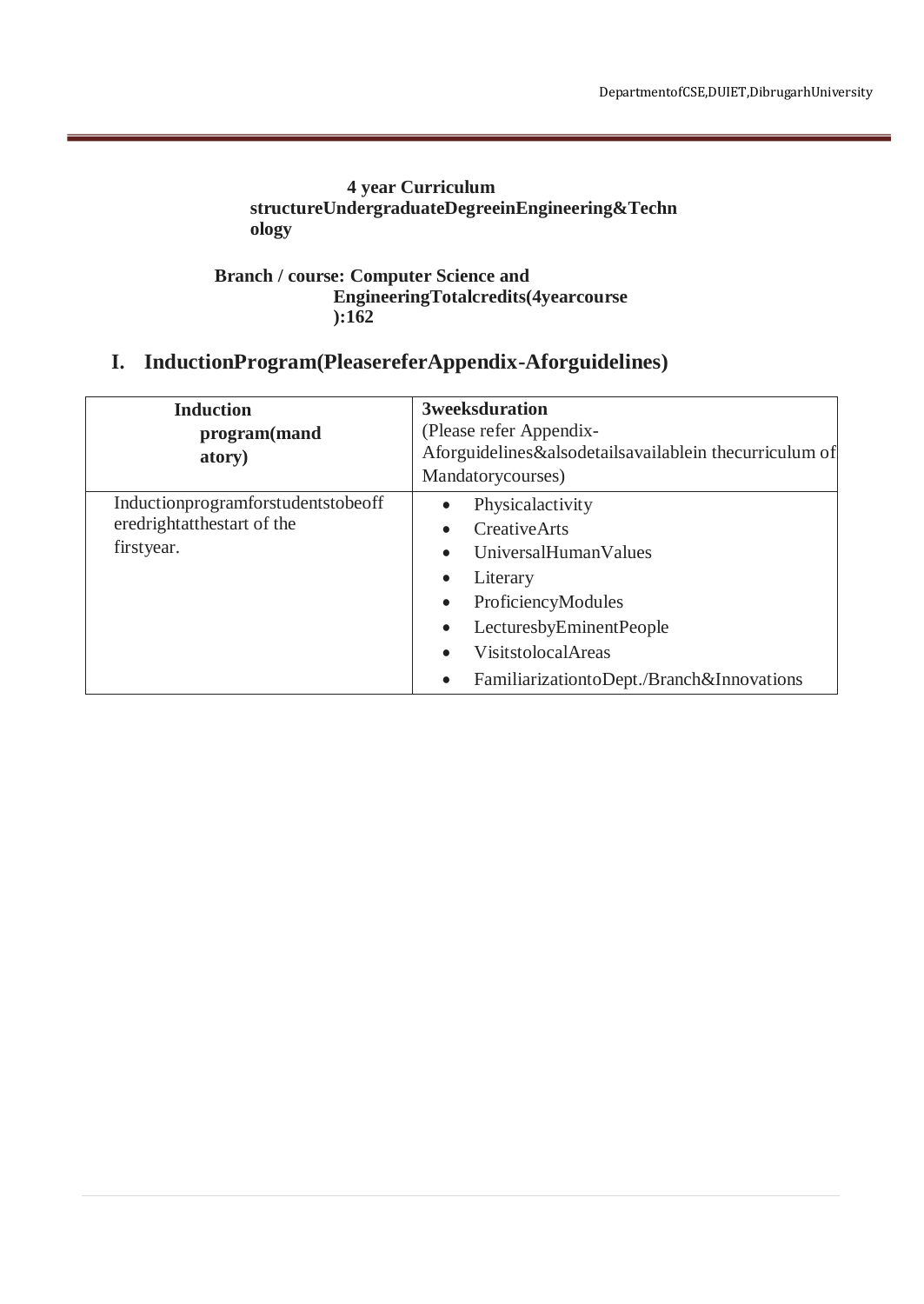## **IISemester-wisestructureofcurriculum [L=Lecture,T=Tutorials, P=Practical's&C=Credits]**

#### **Semester I (First year] CurriculumBranch/Course:ComputerScienceE ngineering**

| $\overline{SI}$ .<br>No. | Typeofcourse                                                                       | Course<br>Code | CourseTitle                                             |                | Hoursperweek    |                | Credits        |
|--------------------------|------------------------------------------------------------------------------------|----------------|---------------------------------------------------------|----------------|-----------------|----------------|----------------|
|                          |                                                                                    |                |                                                         | Lecture        | Tutorial        | Practical      |                |
| $\mathbf{1}$             | <b>BasicScience</b><br>course                                                      | <b>BSC103</b>  | Mathematics-I                                           | 3              | 1               |                | $\overline{4}$ |
| $\overline{2}$           | Engineering<br><b>ScienceCou</b><br>rse                                            | <b>ESC102</b>  | Graphics<br>Engg.<br>&Design                            | $\overline{0}$ | $\overline{0}$  | 4              | $\overline{2}$ |
| 3                        | EngineeringScienc<br>eCourse                                                       | <b>ESC101</b>  | <b>BasicElectri</b><br>calEngineer<br>ing               | 3              | 1               | O              | $\overline{4}$ |
| $\overline{4}$           | EngineeringScienc<br>eCourse                                                       | <b>ESC111</b>  | <b>BasicElectri</b><br>cal<br>Engineering<br>Laboratory | $\overline{0}$ | $\overline{0}$  | $\overline{2}$ | 1              |
| 5                        | EngineeringScienc<br>eCourse                                                       | <b>ESC104</b>  | Workshop                                                |                | $\overline{0}$  | 4              | 3              |
| 6                        | Humanities&Socia<br><b>ISciencesincluding</b><br>Management<br>courses             | HSMC101        | English                                                 | $\overline{2}$ | $\overline{0}$  | 0              | $\overline{2}$ |
| $\overline{7}$           | Humanities<br>$\&$<br><b>Social Sciences</b><br>including<br>Management<br>courses | HSMC111        | English                                                 | $\overline{0}$ | $\vert 0 \vert$ | $\overline{2}$ | 1              |
|                          |                                                                                    |                | <b>Totalcredits</b>                                     |                |                 |                | 17             |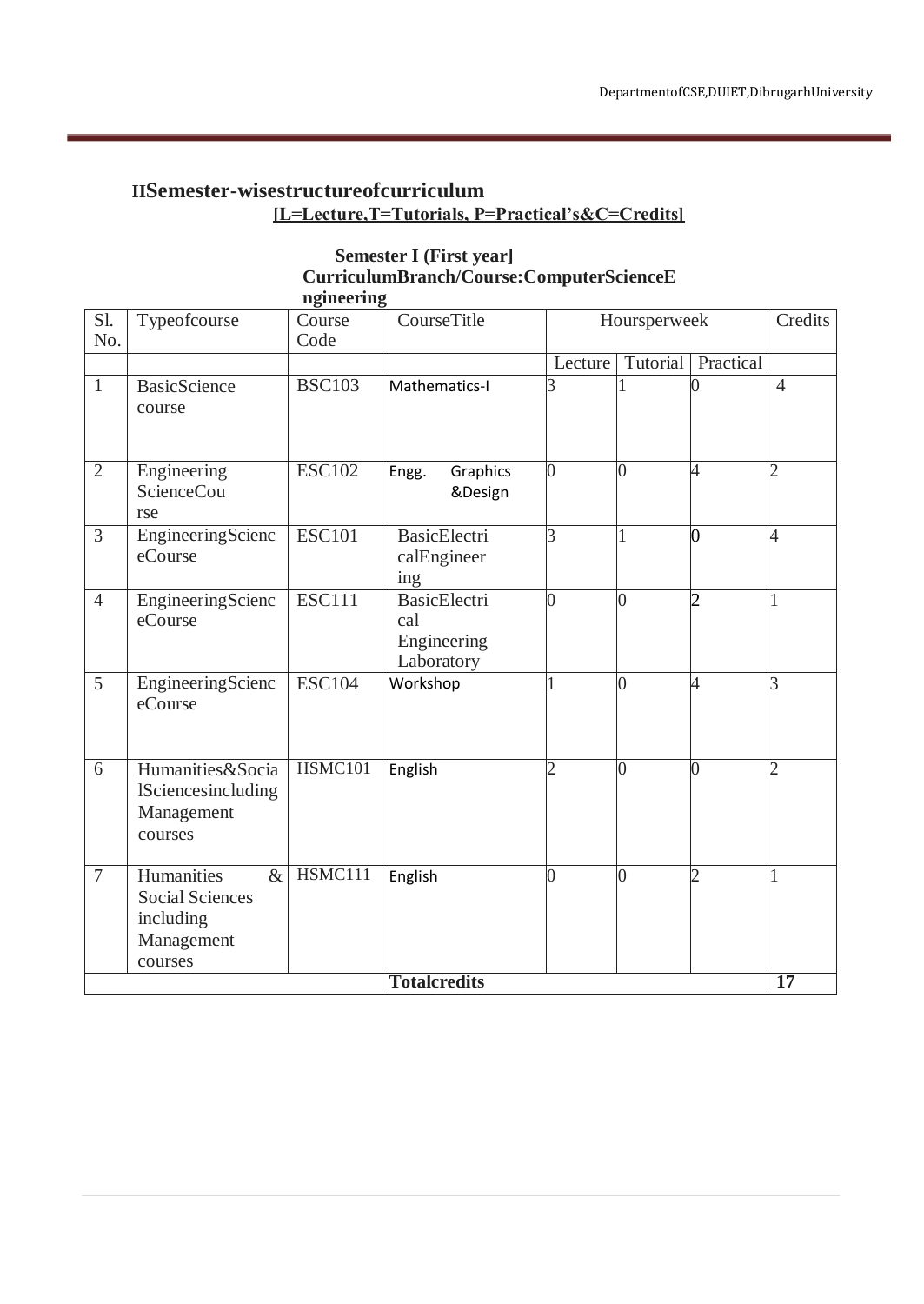| ngineering     |                                   |               |                                                  |                |                |                |                |  |  |  |  |
|----------------|-----------------------------------|---------------|--------------------------------------------------|----------------|----------------|----------------|----------------|--|--|--|--|
| Sl.<br>No.     | Typeofcourse                      | Code          | CourseTitle                                      |                | Hoursperweek   |                | Credits        |  |  |  |  |
|                |                                   |               |                                                  | Lecture        | Tutorial       | Practical      |                |  |  |  |  |
| $\mathbf{1}$   | <b>BasicScience</b><br>course     | <b>BSC102</b> | Chemistry-I                                      | 3              | 1              | $\overline{0}$ | $\overline{4}$ |  |  |  |  |
| $\overline{2}$ | <b>Basic</b><br>Sciencecours<br>e | <b>BSC112</b> | Chemistry-<br>ILaboratory                        | $\overline{0}$ | $\theta$       | 3              | 1.5            |  |  |  |  |
| $\overline{3}$ | <b>BasicScience</b><br>course     | <b>BSC101</b> | Physics-I                                        | 3              | $\mathbf{1}$   | $\theta$       | $\overline{4}$ |  |  |  |  |
| $\overline{4}$ | <b>BasicScience</b><br>course     | <b>BSC111</b> | Physics-ILaboratory                              | $\overline{0}$ | $\overline{0}$ | 3              | 1.5            |  |  |  |  |
| 3              | <b>BasicScience</b><br>course     | <b>BSC104</b> | Mathematics-<br>II(Probability<br>andStatistics) | 3              | 1              | $\overline{0}$ | $\overline{4}$ |  |  |  |  |
| $\overline{4}$ | Engineering<br>ScienceCou<br>rse  | <b>ESC103</b> | Programmingfor<br>ProblemSolving                 | 3              | $\theta$       | $\overline{0}$ | 3              |  |  |  |  |
| $\overline{4}$ | Engineering<br>Science<br>Course  | <b>ESC113</b> | Programmingfor<br>ProblemSolving<br>Laboratory   | $\theta$       | $\theta$       | $\overline{4}$ | $\overline{2}$ |  |  |  |  |
| 5              | Engineering<br>Science<br>Course  | <b>ESC112</b> | ComputerAidedDrawing                             | $\theta$       | $\theta$       | $\overline{2}$ | $\mathbf{1}$   |  |  |  |  |
|                |                                   |               | <b>Totalcredits</b>                              |                |                |                | 21             |  |  |  |  |

## **Semester II (First year] CurriculumBranch/Course:ComputerScienceE**

#### **Semester III (Second year] CurriculumBranch/Course:ComputerScienceEngineeri ng**

|                |                 | цg             |                |                |                |                    |                |
|----------------|-----------------|----------------|----------------|----------------|----------------|--------------------|----------------|
| Sl.            | Typeofcourse    | Code           | CourseTitle    |                | Hoursperweek   |                    | Credits        |
| No.            |                 |                |                |                |                |                    |                |
|                |                 |                |                | Lecture        |                | Tutorial Practical |                |
| 1              | ProfessionalCor | <b>CSE301</b>  | Principles of  | 3              | $\overline{0}$ | $\theta$           | 3              |
|                | eCourses        |                | Programming    |                |                |                    |                |
|                |                 |                | Language       |                |                |                    |                |
| 2              | ProfessionalCor | <b>CSE-302</b> | Data structure | 3              | $\overline{0}$ | $\Omega$           | 3              |
|                | eCourses        |                | &Algorithms    |                |                |                    |                |
| 3              | ProfessionalCor | <b>CSE-312</b> | Datastructure& | $\overline{0}$ | $\overline{0}$ | $\overline{4}$     | $\overline{2}$ |
|                | eCourses        |                | Algorithms     |                |                |                    |                |
|                |                 |                | Laboratory     |                |                |                    |                |
| $\overline{4}$ | Engg.           | <b>ESC301</b>  | DigitalElec    | 3              | $\theta$       | $\Omega$           | 3              |
|                | Science         |                | tronics        |                |                |                    |                |
|                | Course          |                |                |                |                |                    |                |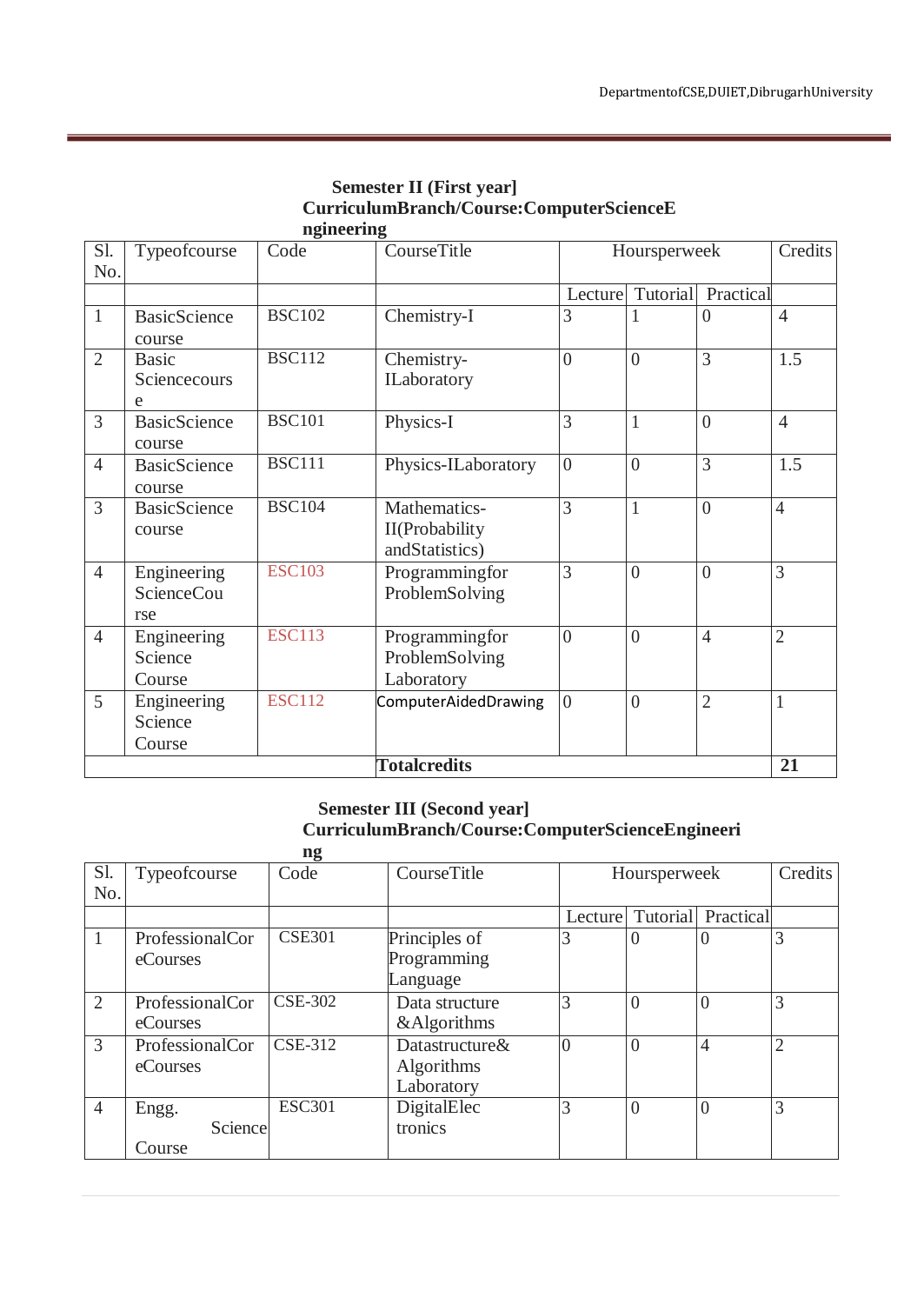### DepartmentofCSE,DUIET,DibrugarhUniversity

| ັ | Engg.   | <b>ESC311</b> | DigitalElec |  | - |  |
|---|---------|---------------|-------------|--|---|--|
|   | Science |               | tronicsLab  |  |   |  |
|   | Course  |               | oratory     |  |   |  |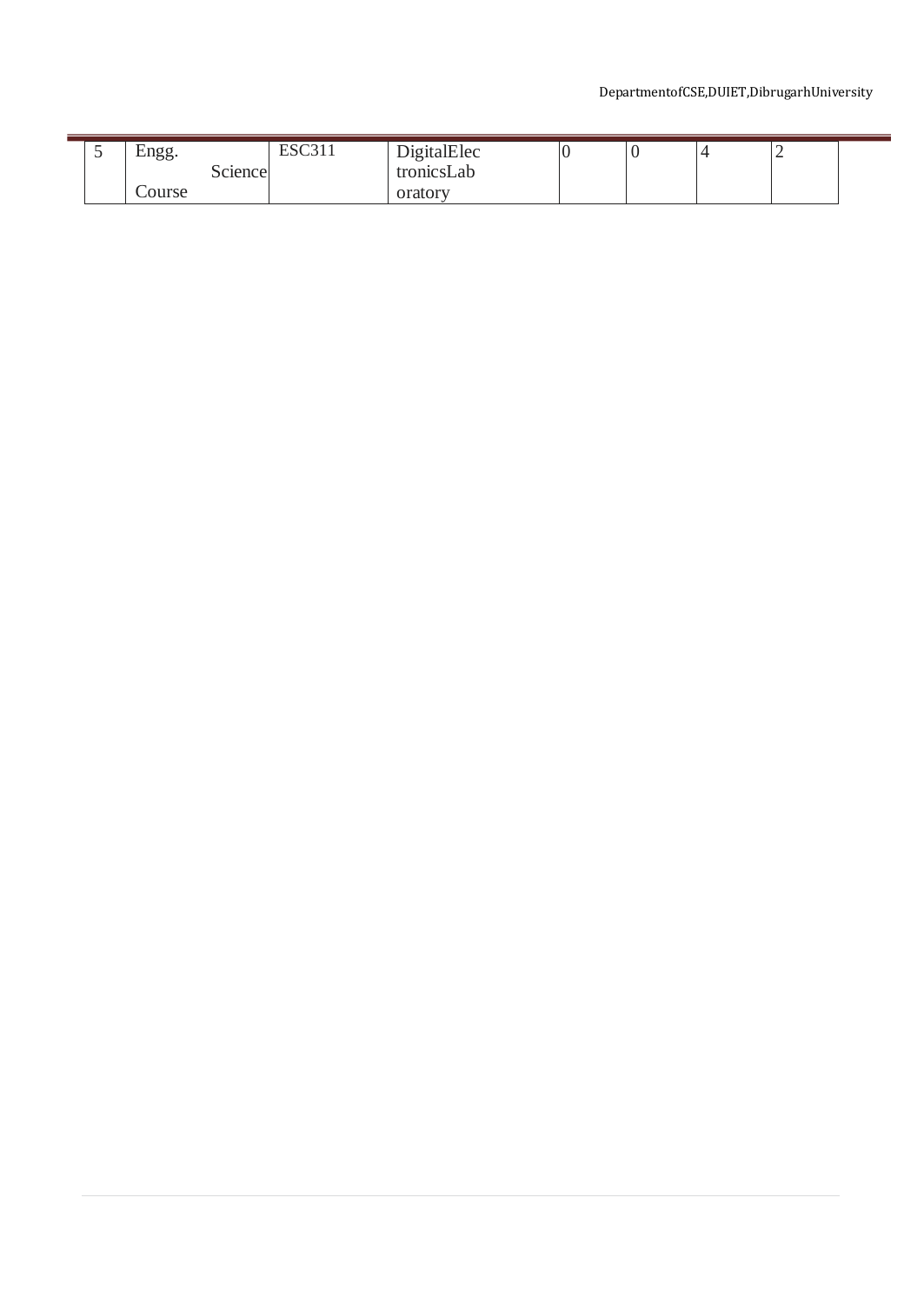|                | <b>Totalcredits</b><br>26                |                |                                                         |                |                |                          |                |  |  |
|----------------|------------------------------------------|----------------|---------------------------------------------------------|----------------|----------------|--------------------------|----------------|--|--|
| 11             | Mandatory<br>Course                      | <b>MC 201</b>  | Indian<br>Knowledge<br>System                           |                | $\overline{a}$ | $\overline{\phantom{a}}$ | $\theta$       |  |  |
| 10             | Project/sem<br>inar/Interns<br>hip, etc. | CSE - 315      | Internship - I                                          | $\overline{0}$ | $\overline{0}$ | 3                        | 3              |  |  |
| 9              | ProfessionalCor<br>eCourses              | <b>CSE-314</b> | ComputerOr<br>ganization&<br>Architecture<br>Laboratory | $\overline{0}$ | $\overline{0}$ | $\overline{4}$           | $\overline{2}$ |  |  |
| 8              | ProfessionalCor<br>eCourses              | <b>CSE-304</b> | ComputerOr<br>ganization&<br>Architecture               | 3              | $\theta$       | $\overline{0}$           | 3              |  |  |
| $\overline{7}$ | <b>BasicScience</b><br>course            | <b>BSC301</b>  | Mathematics-<br><b>III</b> (Differential<br>Calculus)   | $\overline{3}$ | $\overline{0}$ | $\overline{0}$           | $\overline{3}$ |  |  |
| 6              | ProfessionalCor<br>eCourses              | <b>CSE-313</b> | Softwaretools                                           | $\overline{0}$ | $\theta$       | $\overline{4}$           | $\overline{2}$ |  |  |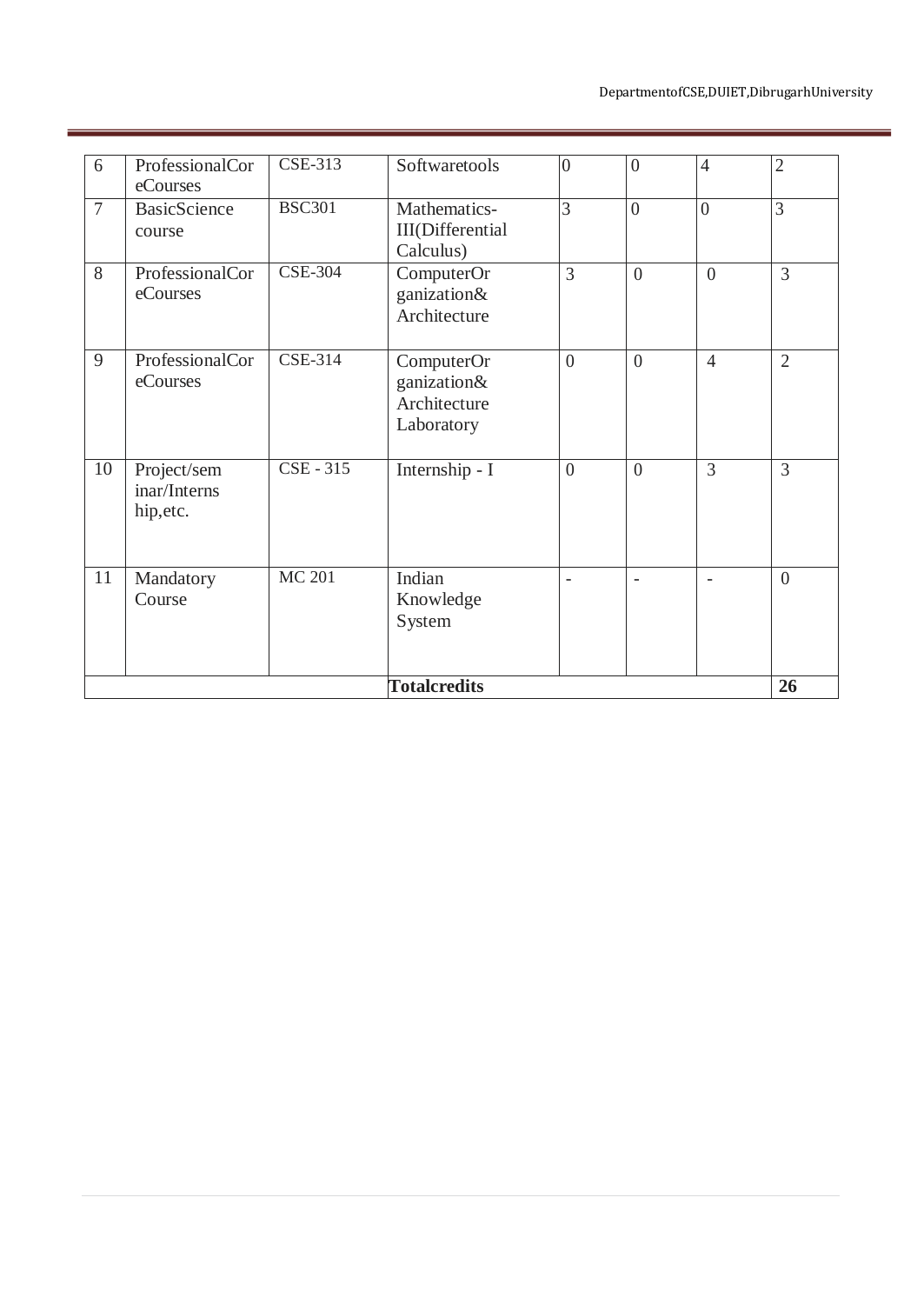#### **Semester IV (Second year] CurriculumBranch/Course:ComputerScienceEngineeri ng**

| Sl.<br>N <sub>o</sub> | Typeofcourse                                                    | Code               | CourseTitle                                     |                | Hoursperweek   |                                | Credits        |
|-----------------------|-----------------------------------------------------------------|--------------------|-------------------------------------------------|----------------|----------------|--------------------------------|----------------|
|                       |                                                                 |                    |                                                 |                |                | Lecture Tutorial Practica<br>1 |                |
| $\mathbf{1}$          | ProfessionalCore<br>Courses                                     | CSE-<br>401        | <b>DiscreteMat</b><br>hematics                  | 3              | $\mathbf{1}$   | $\overline{0}$                 | $\overline{4}$ |
| $\overline{2}$        | ProfessionalCore<br>Courses                                     | CSE-<br>402        | Operating<br>Systems                            | 3              | $\overline{0}$ | $\overline{0}$                 | $\overline{3}$ |
| $\overline{3}$        | ProfessionalCore<br>Courses                                     | CSE-<br>412        | Operating<br>SystemsLa<br>boratory              | $\overline{0}$ | $\overline{0}$ | $\overline{4}$                 | $\overline{2}$ |
| $\overline{4}$        | ProfessionalCore<br>Courses                                     | CSE-<br>403        | ObjectOriented<br>Programming                   | $\overline{2}$ | $\overline{0}$ | 0                              | $\overline{2}$ |
| 5                     | Professional<br>CoreCourses                                     | CSE-<br>413        | ObjectOriented<br>Programming<br>Laboratory     | 0              | $\overline{0}$ | 4                              | $\mathfrak{2}$ |
| 6                     | Professional<br>CoreCourses                                     | CSE-<br>404        | Database<br>Management<br>Systems               | $\overline{3}$ | $\overline{0}$ | $\overline{0}$                 | 3              |
| $7\phantom{.0}$       | Professional<br>CoreCourses                                     | CSE-<br>414        | DatabaseMa<br>nagementSy<br>stems<br>Laboratory | $\overline{0}$ | $\overline{0}$ | $\overline{4}$                 | $\overline{2}$ |
| 8                     | Humanities&Soc<br>ialSciencesinclud<br>ingManagementc<br>ourses | <b>HSMC</b><br>201 | ManagerialEconomics                             | 3              | $\overline{0}$ | $\overline{0}$                 | $\overline{3}$ |
| 9                     | Humanities&Soc<br>ialSciencesinclud<br>ingManagementc<br>ourses | <b>HSMC</b><br>222 | English<br>Technical<br>forEngineers            | $\overline{0}$ | $\overline{0}$ | $\overline{4}$                 | $\overline{2}$ |
|                       |                                                                 |                    | <b>Totalcredits</b>                             |                |                |                                | 23             |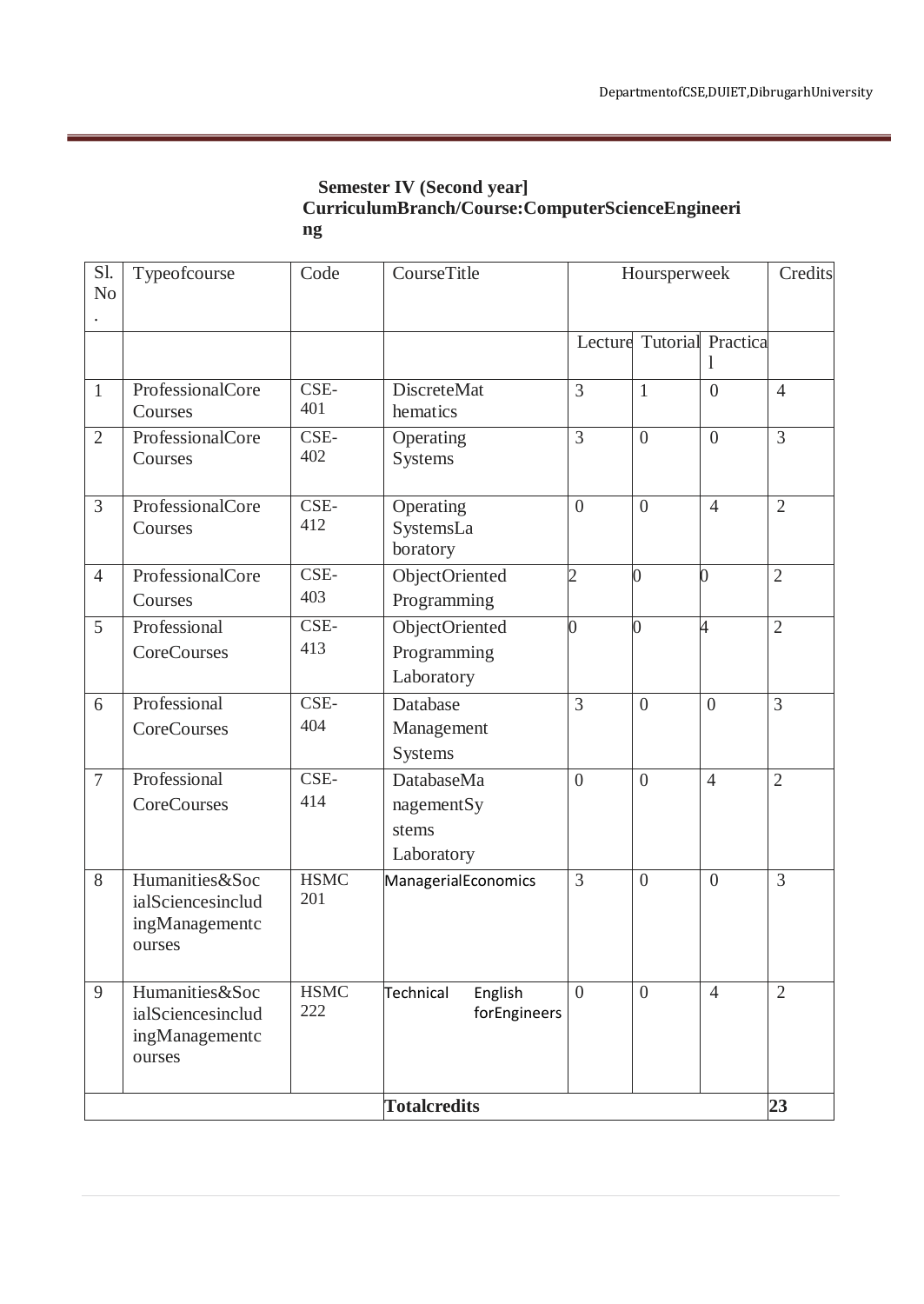|                |                                                                     |                 | $\sim$ urriculum $\bm{\nu}$ runcil $\sim$ our $\sim$ compu<br>terScience Engineering |                |                  |                |                |
|----------------|---------------------------------------------------------------------|-----------------|--------------------------------------------------------------------------------------|----------------|------------------|----------------|----------------|
| Sl.<br>No.     | Typeofcourse                                                        | Code            | CourseTitle                                                                          |                | Hoursperweek     |                | Credits        |
|                |                                                                     |                 |                                                                                      | Lecture        | Tutorial         | Practical      |                |
| $\mathbf{1}$   | EngineeringScien<br>ceCourse                                        | <b>ESC501</b>   | Signals&<br>Systems                                                                  | 3              | $\theta$         | $\overline{0}$ | $\overline{3}$ |
| $\overline{2}$ | Professional<br>CoreCourses                                         | CSE-<br>501     | Design&A<br>nalysis<br>ofAlgorith<br>ms                                              | 3              | $\overline{0}$   | $\overline{0}$ | $\overline{3}$ |
| 3              | Professional<br>CoreCourses                                         | CSE-<br>511     | Design&A<br>nalysis<br>ofAlgorith<br>msLaborat<br>ory                                | $\overline{0}$ | $\overline{0}$   | $\overline{4}$ | $\overline{2}$ |
| $\overline{4}$ | Professional<br>CoreCourses                                         | CSE-<br>502     | Computer<br>Network-I                                                                | 3              | $\boldsymbol{0}$ | $\mathbf{0}$   | $\overline{3}$ |
| 5              | Professional<br>CoreCourses                                         | CSE-<br>512     | Computer<br>Network-<br>ILaborator                                                   | $\overline{0}$ | $\overline{0}$   | $\overline{4}$ | $\overline{2}$ |
| $\overline{4}$ | ProfessionalCore<br>Courses                                         | CSE-<br>503     | FormalLanguage&<br>Automata<br>Theory                                                | 3              | $\theta$         | $\theta$       | 3              |
| 5              | Humanities&Soc<br>ial<br>Sciencesincludin<br>gManagement<br>courses | <b>HSMC-302</b> | Management<br>Accountancy                                                            | 3<br>&         | $\mathbf{1}$     | $\overline{0}$ | $\overline{4}$ |
| 6              | ProfessionalElecti<br>vecourses                                     | CSE-ELV-<br>501 | Elective-I                                                                           | 3              | $\overline{0}$   | $\overline{0}$ | $\overline{3}$ |
| $\overline{7}$ | Mandatory<br>Courses                                                | MC301           | ConstitutionofIndia                                                                  |                |                  |                | $\overline{0}$ |

# **Semester V (Third year] CurriculumBranch/Course:Compu**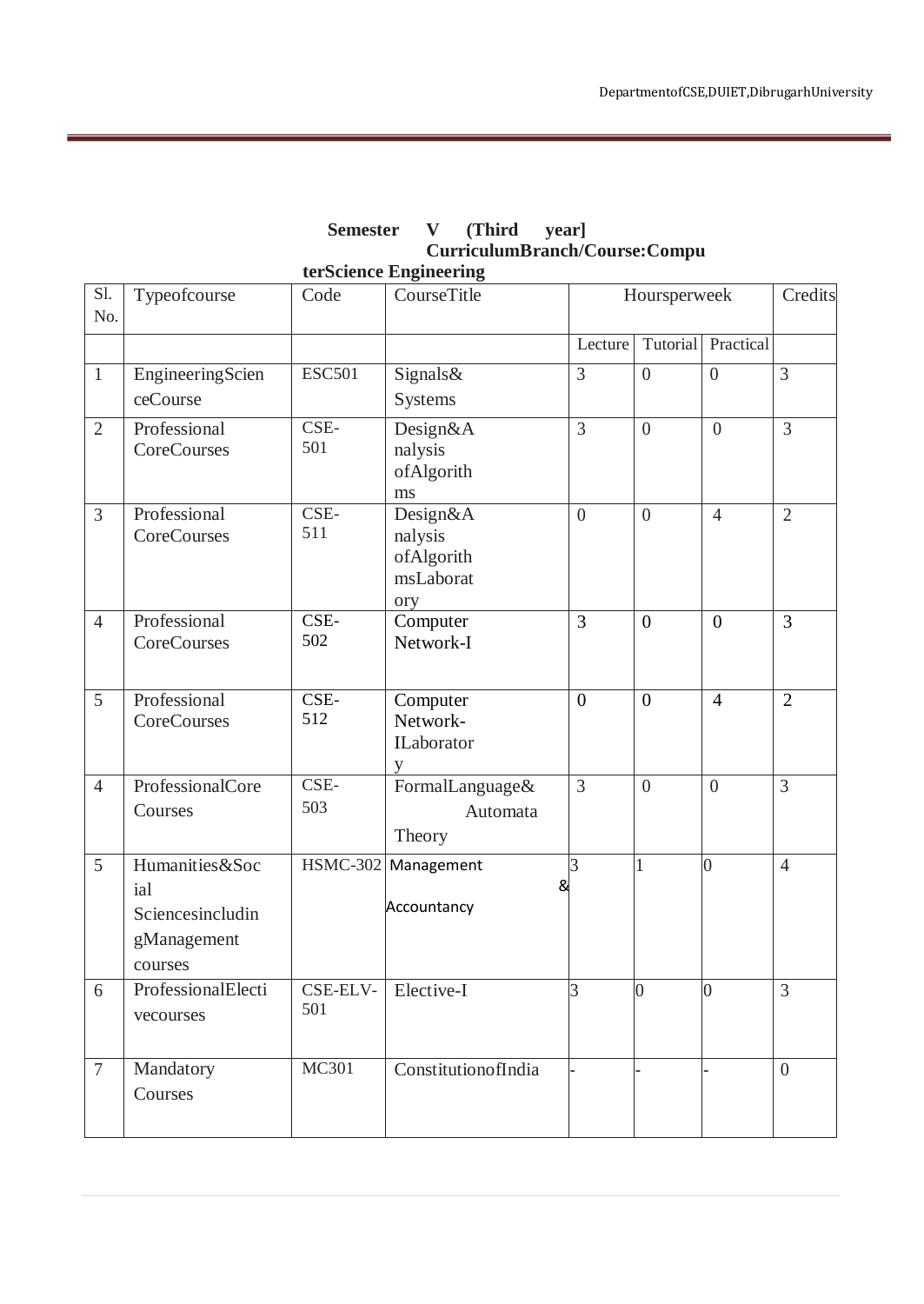| <b>Totalcredits</b>                 |                |                 |  |  |
|-------------------------------------|----------------|-----------------|--|--|
| Project/semina<br>r/Internship, etc | <b>CSE 513</b> | Internship - II |  |  |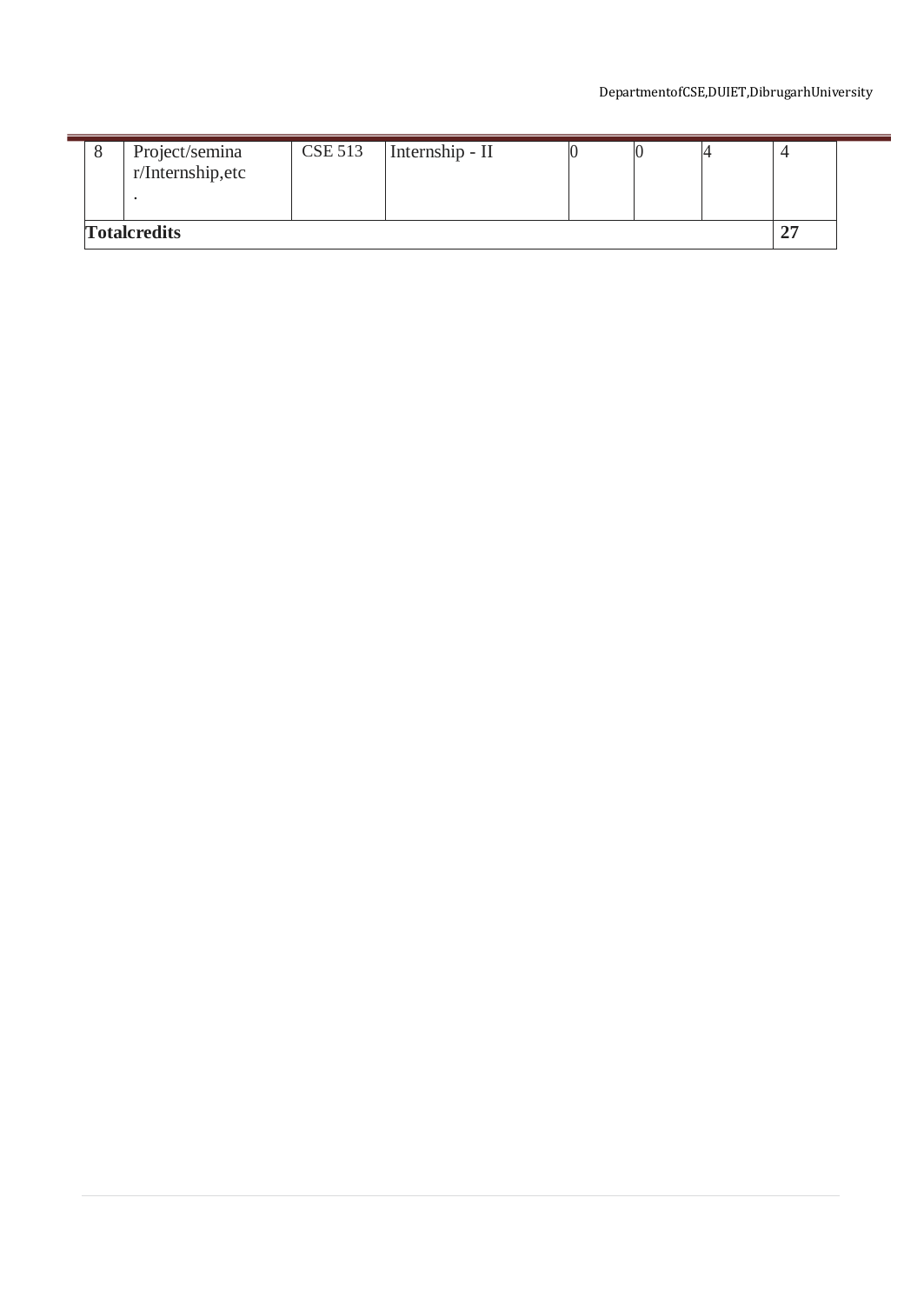|                       |                                 |                          | uterScienceEngineering               |                |                      |                |                |
|-----------------------|---------------------------------|--------------------------|--------------------------------------|----------------|----------------------|----------------|----------------|
| Sl.<br>N <sub>o</sub> | Typeofcourse                    | Code                     | CourseTitle                          |                | Hoursperweek         |                |                |
|                       |                                 |                          |                                      | Lecture        | Tutorial             | Practical      |                |
| $\mathbf{1}$          | ProfessionalCor<br>eCourses     | CSE-<br>601              | CompilerDesign                       | 3              | $\overline{0}$       | $\overline{0}$ | 3              |
| $\overline{2}$        | ProfessionalCor<br>eCourses     | CSE-<br>611              | Compiler<br>DesignLaborator<br>y     | $\overline{0}$ | $\overline{0}$       | $\overline{4}$ | $\overline{2}$ |
| $\overline{3}$        | ProfessionalCor<br>eCourses     | CSE-<br>602              | Computer<br>Network-II               | 3              | $\vert$ <sup>0</sup> | $\overline{0}$ | 3              |
| $\overline{4}$        | ProfessionalCor<br>eCourses     | CSE-<br>612              | Computer<br>Network-II<br>Laboratory | $\overline{0}$ | $\overline{0}$       | $\overline{4}$ | $\overline{2}$ |
| 5                     | ProfessionalEle<br>ctivecourses | CSE-ELV-<br>601          | Elective-II                          | 3              | $\overline{0}$       | $\overline{0}$ | 3              |
| 6                     | OpenEl<br>ectiveco<br>urses     | CSE-O-<br><b>ELV-601</b> | Elective-I<br>Open                   | 3              | $\overline{0}$       | $\overline{0}$ | $\overline{3}$ |
|                       |                                 |                          | <b>Totalcredits</b>                  |                |                      |                | 16             |

**Semester VI (Third year] CurriculumBranch/Course:Comp**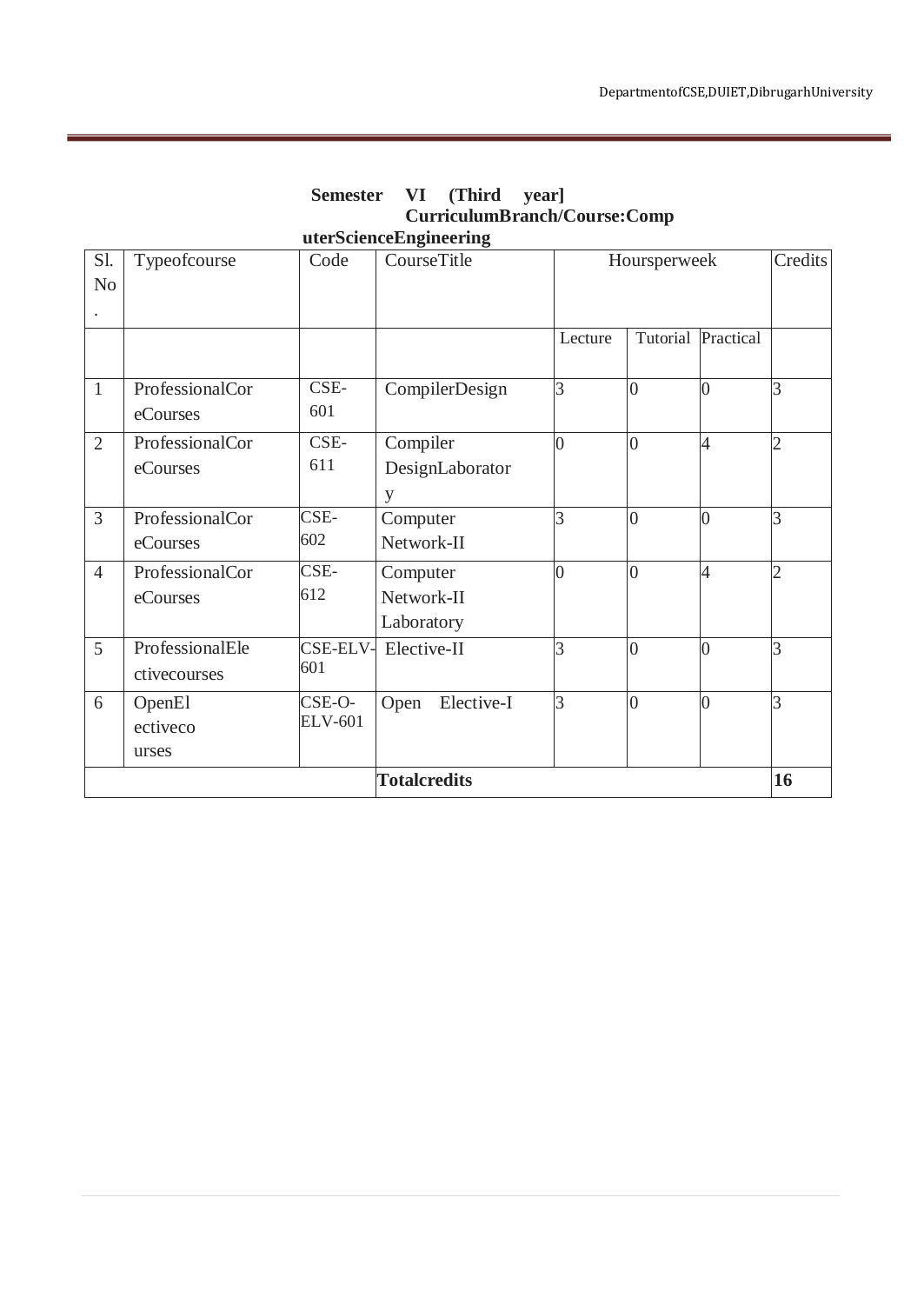| Sl.            | Typeofcourse                         | Code                     | CourseTitle         |                | Hoursperweek   |                |                |
|----------------|--------------------------------------|--------------------------|---------------------|----------------|----------------|----------------|----------------|
| No.            |                                      |                          |                     |                |                |                |                |
|                |                                      |                          |                     | Lecture        | Tutorial       | Practical      |                |
| 1              | ProfessionalElective<br>courses      | <b>CSE-ELV-</b><br>701   | Elective-III        | 3              | $\overline{0}$ | $\theta$       | 3              |
| $\overline{2}$ | ProfessionalElective<br>courses      | <b>CSE-ELV-</b><br>702   | Elective-IV         | 3              | $\overline{0}$ | $\overline{0}$ | 3              |
| $\overline{3}$ | OpenElectivecourses                  | CSE-O-<br><b>ELV-701</b> | OpenElective-II     | 3              | $\overline{0}$ | $\theta$       | 3              |
| $\overline{4}$ | Project/seminar/<br>Internship, etc. | $CSE-$<br>711            | Internship-III      | $\overline{0}$ | $\overline{0}$ | $\overline{4}$ | $\overline{4}$ |
| $\overline{5}$ | Project                              | CSE-<br>712              | Project-I           | $\overline{0}$ | $\overline{0}$ | 8              | $\overline{4}$ |
|                |                                      |                          | <b>Totalcredits</b> |                |                |                | 17             |

#### **Semester VII (Fourth year] CurriculumBranch/Course:Compute rScience Engineering**

#### **Semester VIII (Fourth year] CurriculumBranch/Course:Compute rScience Engineering**

## **[SummerIndustryInternship]**

| Sl.<br>No.          | Typeofcourse                         | Code                     | CourseTitle               | . .<br>Hoursperweek |                |                | Credits        |
|---------------------|--------------------------------------|--------------------------|---------------------------|---------------------|----------------|----------------|----------------|
|                     |                                      |                          |                           | Lecture             | Tutorial       | Practical      |                |
| $\mathbf{1}$        | ProfessionalEle<br>ctivecourses      | $CSE-$<br><b>ELV-801</b> | Elective-V                | 3                   | $\overline{0}$ | 0              | 3              |
| $\overline{2}$      | OpenElective<br>courses              | O-802                    | CSE-ELV- OpenElective-III | 3                   | $\overline{0}$ | $\Omega$       | 3              |
| $\overline{3}$      | OpenElective<br>courses              | CSE-O-<br><b>ELV-801</b> | OpenElective-IV           | 3                   | $\overline{0}$ | $\Omega$       | 3              |
| $\overline{4}$      | Project                              | CSE-<br>811              | Project-II                | $\theta$            | $\overline{0}$ | 8              | $\overline{4}$ |
| 5                   | Project/seminar/<br>Internship, etc. | CSE-<br>812              | Grand-VIVA                | $\theta$            | $\overline{0}$ | $\overline{2}$ | $\overline{2}$ |
| <b>Totalcredits</b> |                                      |                          |                           |                     |                |                | 15             |